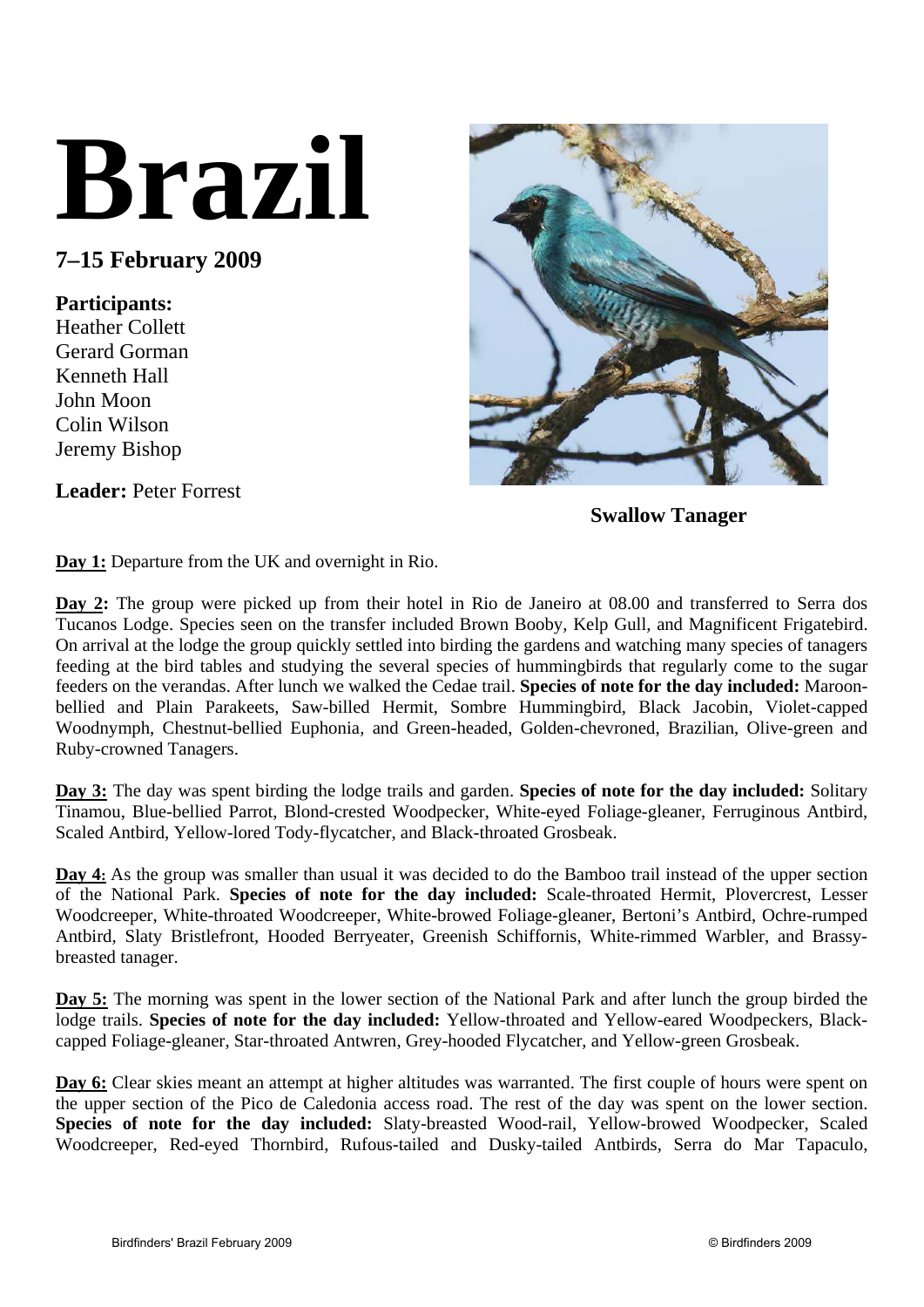Swallow-tailed Cotinga, Blue-billed Black-tyrant, Shear-tailed Grey Tyrant, Serra do Mar Tyrannulet, Diademed Tanager, Thick-billed Saltator, and Bay-chested Warbling-finch.

**Day 7:** The morning was spent at the Regua wetland reserve. After lunch the group birded the lodge trails. **Species of note for the day included:** Tataupa Tinamou, Tail-banded Hornero, Tufted Antshrike, Sooretama Slaty-antshrike, Chestnut-backed Antshrike, White-flanked Antwren, Lemon-chested Greenlet, and Swallow Tanager.

**Day 8:** After breakfast we headed off for the hours drive to the start of the Portao Azul trail. In the afternoon we birded along the road to Macae de Cima. **Species of note for the day included:** Pallid Spinetail, Sharpbilled Treehunter, Rufous Gnateater, Grey-hooded Attila, Grey-capped Tyrannulet, Gilt-edged Tanager, Uniform Finch, and Half-collared Sparrow.

**Day 9:** Without doubt the Three-toed Jacamar is one of the target species of the whole week. We departed early for an hours drive to where the days birding began. **Species of note for the day included:** Blackish Rail, Bluewinged Macaw, Three-toed Jacamar, White Woodpecker, Streamer-tailed Tyrant, Firewood Gatherer and Black-capped Donacobius.

**Day 10:** The group spent the morning around the lodge before departing back to Rio for their flight home at 13.30.

**During the groups stay we had a combined total of 239 species seen with a further 10 heard. A total of 69 Atlantic forest endemics were seen.** 

**Pete Forrest Serra dos Tucanos Lodge** 

## **FULL SPECIES LIST**

**Species with a \* are endemic to the Atlantic rain forest.** 

**\*SOLITARY TINAMOU (***Tinamus solitarius)* – One at the lodge on the 8th.

**BROWN TINAMOU** *(Crypturellus obsoletus)* – Heard on several occasions and one was seen at the Portao Azul on the 13<sup>th</sup>.

**TATAUPA TINAMOU** *(Crypturellus tataupa)* – Heard on the Jacamar excursion and one seen at the wetland reserve on the 12<sup>th</sup>.

**BROWN BOOBY** *(Sula leucogaster)* – Two on the journey up from Rio on the  $7<sup>th</sup>$ .

**NEOTROPIC CORMORANT** *(Phalacrocorax brasilianus)* – Several recorded on the journey up from Rio on the 7<sup>th</sup>.

**MAGNIFICENT FRIGATEBIRD** *(Fregata magnificens)* – Several were recorded from the Rio Niteroi bridge on the 7<sup>th</sup>.

**GREAT EGRET** *(Ardea alba)* – Seen in most wet areas along the roadside when on excursions.

**SNOWY EGRET** *(Egretta thula)* – Several recorded on the journey up from Rio on the  $7<sup>th</sup>$ .

**CATTLE EGRET** *(Bubulcus ibis)* – Seen commonly in any suitable habitat.

**STRIATED HERON** *(Butorides striatus)* – Singles at the wetland reserve and on the Jacamar excursions.

**WHISTLING HERON** *(Syrigma sibilatrix)* – One the Jacamar excursion on the  $14<sup>th</sup>$ .

**BLACK-CROWNED NIGHT-HERON** *(Nycticorax nycticorax)* – Several recorded on the journey up from Rio on the 7th.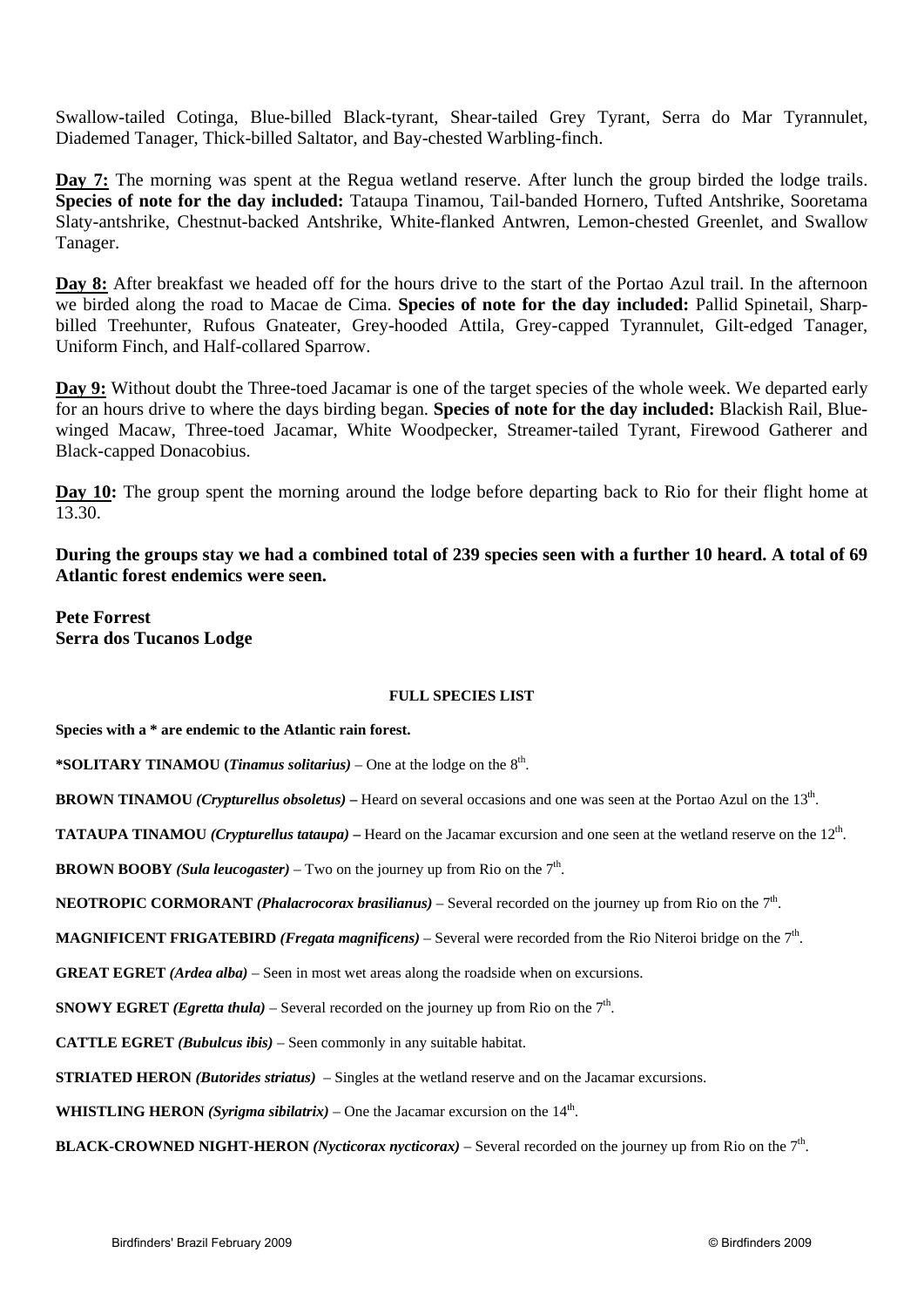**LIMPKIN** *(Aramus guarauna)* – Singles at the wetland reserve and on the way to the National Park.

**WHITE-FACED WHISTLING DUCK** *(Dendrocygna viduata)* – Two at the wetland reserve and one on the drive to the National Park.

**BRAZILIAN TEAL** *(Amazonetta braziliensis)* – Ten at the wetland reserve and three on the Jacamar excursion.

**BLACK VULTURE** *(Coragyps atratus)* – Seen daily, common.

**TURKEY VULTURE** *(Cathartes aura)* – Seen almost daily, common.

**RUFOUS-THIGHED KITE** *(Harpagus diodon)* – One at the wetland reserve on the  $12<sup>th</sup>$ .

**SAVANNA HAWK (***Heterospizias meridionalis)* – Recorded in small numbers on most excursions.

**ROADSIDE HAWK (***Buteo magnirostris)* – Recorded almost daily in small numbers.

**WHITE-TAILED HAWK** *(Buteo albicaudatus)* – Two on the high altitude and four Jacamar on the excursions.

**SOUTHERN CARACARA** *(Caracara plancus)* – Recorded almost daily from suitable habitats.

**YELLOW-HEADED CARACARA** *(Milvago chimachima)* – Recorded almost daily from suitable habitats.

**AMERICAN KESTREL** *(Falco sparverius)* – Three on the Jacamar excursion on the  $12<sup>th</sup>$ .

**APLOMADO FALCON** *(Falco femoralis)* – Two on the high altitude and two on the Portao Azul excursions.

**BAT FALCON** *(Falco rufigularis)* – One on the Jacamar excursion on the  $14<sup>th</sup>$ .

**DUSKY-LEGGED GUAN** *(Penelope obscura)* – Two at the Portao Azul on the  $13<sup>th</sup>$ .

**\* SLATY-BREASTED WOOD-RAIL** *(Aramides saracura)* **–** Up to six daily on four dates.

**BLACKISH RAIL** *(Pardirallus nigricans)* – Two on the Jacamar excursion on the  $14<sup>th</sup>$ .

**ASH-THROATED CRAKE** *(Porzana albicollis)* – Heard only, on the Jacamar excursion on the 14th.

**PURPLE GALLINULE** *(Porphyrio martinica)* – Several were seen at the wetland reserve on the  $12<sup>th</sup>$  and one on the Jacamar excursion on the  $14<sup>th</sup>$ .

**COMMON MOORHEN** *(Gallinula chloropus)* – At least 20 birds at the wetland reserve on the  $12<sup>th</sup>$  and two on the Jacamar excursion on the  $14<sup>th</sup>$ .

**WATTLED JACANA** *(Jacana jacana)* – Up to ten daily on four dates.

 **SOUTHERN LAPWING** *(Vanellus chilensis)* – Recorded almost daily in suitable habitats.

**KELP GULL** *(Larus dominicanus)* – Small numbers were recorded on the journey from Rio.

**PICAZURO PIGEON** *(Patagionas picazuro)* – Small numbers recorded most days.

**PLUMBEOUS PIGEON (Patagionas plumbea)** – A single on the drive back from Macae de Cima on the 13<sup>th</sup>.

**RUDDY GROUND-DOVE** *(Columbina talpacoti)* – Seen in small numbers almost daily.

**GREY-FRONTED DOVE** *(Leptotila rufaxilla)* – Up to two daily on three dates.

**BLUE-WINGED MACAW** *(Ara maracana)* – Ten on the Jacamar excursion on the  $14<sup>th</sup>$ .

**WHITE-EYED PARAKEET** *(Aratinga leucophthalmus)* – At least twenty were seen on the Jacamar excursion.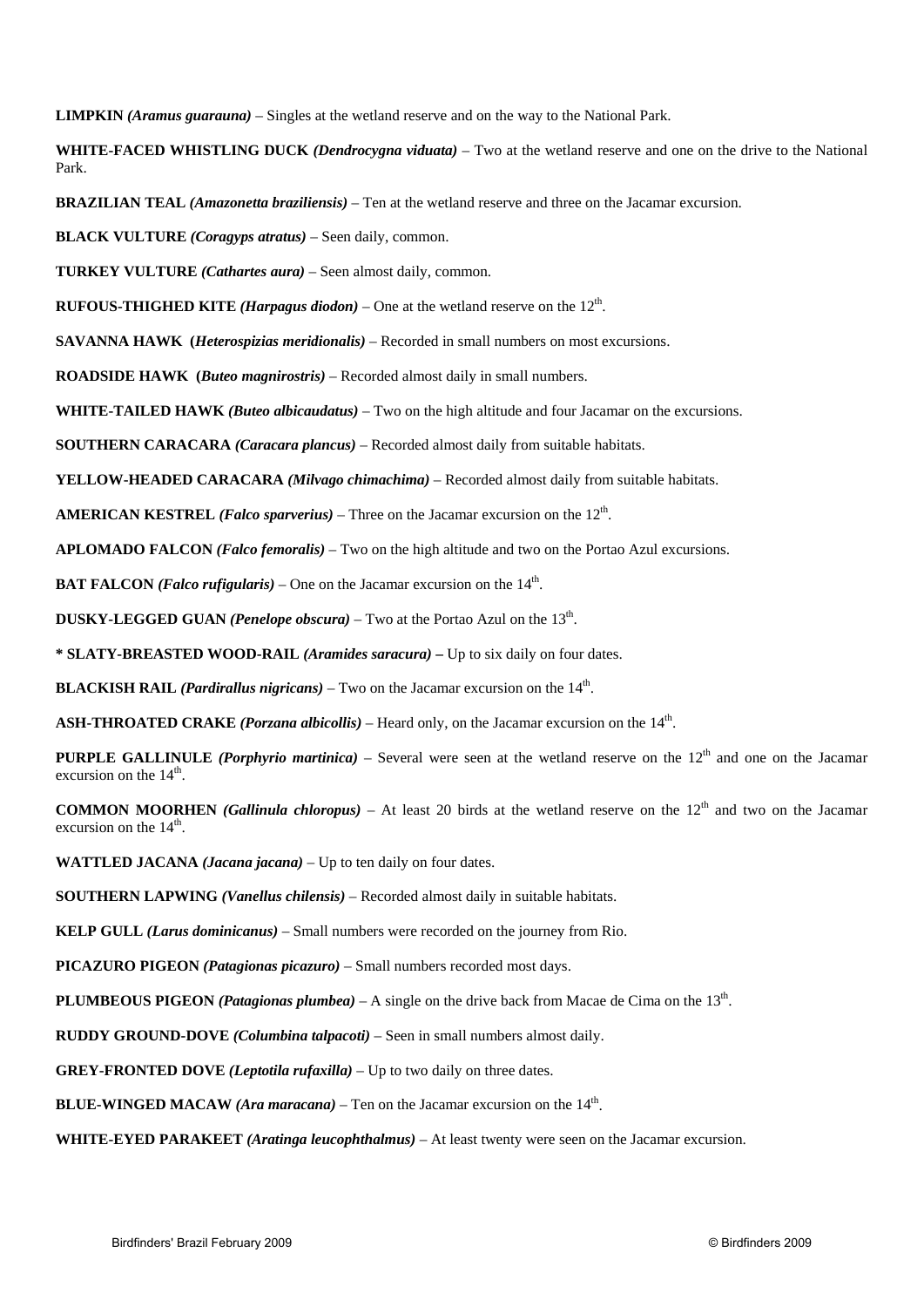**\* MAROON- BELLIED PARAKEET** *(Pyrrhura frontalis)* **–** Small numbers recorded in the lodge gardens daily, also seen on several of the excursions.

**\* PLAIN PARAKEET** *(Brotogeris tirica)* **–** Small numbers recorded in the lodge gardens daily, also seen on several of the excursions.

**BLUE-WINGED PARROTLET** *(Forpus crassirostris)* – Two at the lodge on the  $8<sup>th</sup>$ .

**SCALY-HEADED PARROT** *(Pionus maximiliani)* – Recorded within the lodge grounds on several occasions, also on several of the excursions.

**\* BLUE-BELLIED PARROT** *(Triclaria malachitacea)* – One at the lodge on the 8th.

**SQUIRREL CUCKOO** *(Piaya cayana)* – One or two birds were recorded almost daily.

**SMOOTH-BILLED ANI** *(Crotophaga ani)* – Seen commonly in any suitable habitat.

**GUIRA CUCKOO** *(Guira guira)* – Seen commonly in any suitable habitat.

**BURROWING OWL** *(Athene cunicularia)* – Two on the high altitude and one on the Jacamar excursions.

**WHITE-COLLARED SWIFT** *(Stretoprocne zonaris)* – Four on the Jacamar excursion on the 14th.

**GREY-RUMPED SWIFT** *(Chaetura cinereiventris)* – Birds going to roost were seen on several dates at the lodge.

**ASHY-TAILED SWIFT** *(Chaetura andrei)* – A single at the lodge on the  $7<sup>th</sup>$ .

**LESSER SWALLOW-TAILED SWIFT** *(Panyptila cayennensis)* – Twenty over the lodge on the  $12<sup>th</sup>$ .

**\* SAW-BILLED HERMIT** *(Ramphodon naevius)* **–** Recorded almost daily around the lodge.

**RUFOUS-BREASTED HERMIT** *(Glaucis hirsute)* – Singles at the lodge on the  $7<sup>th</sup>$  and  $9<sup>th</sup>$ .

**PLANALTO HERMIT** *(Phaethornis pretrei)* – One on the Jacamar excursion on the  $14<sup>th</sup>$ .

**\* SCALE-THROATED HERMIT** *(Phaethornis eurynome***)** – Two on the Bamboo trail and one at Macae de Cima.

**REDDISH HERMIT** *(Phaethornis rubber)* – Singles at the lodge on three dates.

**\* SOMBRE HUMMINGBIRD** *(Campylopterus cirrhochloris)* **–** Recorded daily at the lodge.

**SWALLOW-TAILED HUMMINGBIRD** *(Eupetomena macroura)* – Seen daily in a variety of habitats.

**\* BLACK JACOBIN** *(Melanotrochilus fuscus)* **– Seen** daily around the lodge and on several of the excursions.

**\* PLOVERCREST** *(Stephanoxis lalandi)* **– Two** on the high altitude excursion and one on the Bamboo trail.

**GLITTERING-BELLIED EMERALD** *(Chlorostilbon aureoventris)* – Three on the Jacamar excursion on the 14<sup>th</sup> and one on the high altitude excursion on the  $11<sup>th</sup>$ .

**\* VIOLET-CAPPED WOODNYMPH** *(Thalurania glaucopis)* **–** Seen daily around the lodge and on several of the excursions.

**VERSICOLOURED EMERALD** *(Agyrtria versicolor)* – One at the lodge feeders on several dates.

**SAPPHIRE-SPANGLED EMERALD** *(Polyerata lacteal)* – Two on the Jacamar excursion on the 14<sup>th</sup>.

**BRAZILIAN RUBY** *(Clytolaema rubricauda)* – Up to three daily on four dates.

**BLACK-THROATED TROGON** *(Trogon rufus)* **–** Singles on the Bamboo trail and at the National Park.

**SURUCUA TROGON** *(Trogon surrucura)* – Two on the Cedae trail and one at the National Park.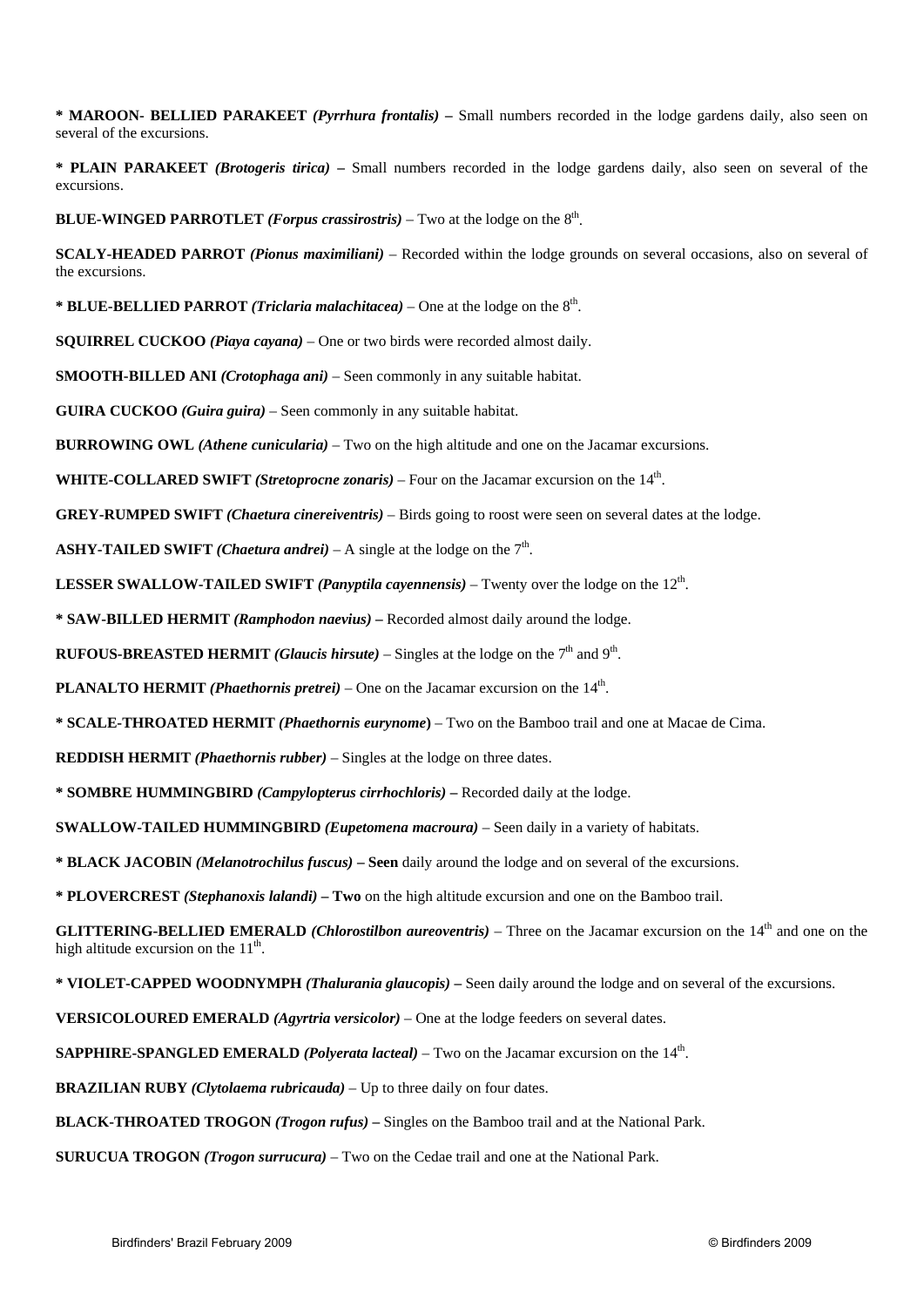**RINGED KINGFISHER** *(Ceryle torquata)* – Up to four daily on four dates.

**AMAZON KINGFISHER** *(Chloroceryle amazona)* – Up to two daily on three dates.

**GREEN KINGFISHER** *(Chloroceryle Americana)* – One at the lodge on the 9<sup>th</sup> and one at the wetland reserve on the  $12<sup>th</sup>$ .

**RUFOUS-TAILED JACAMAR** *(Galbula ruficauda)* – One at the wetland reserve on the 12th.

**\* THREE-TOED JACAMAR** *(Jacamaralcyon tridactyla)* **–** As usual this bird performed very well with one being seen on the 14th.

**BUFF-BELLIED PUFFBIRD** *(Notharchus swainsoni)* – One on the Cedae trail on the  $7<sup>th</sup>$ .

**WHITE-EARED PUFFBIRD** *(Hystalus chacuru)* – One on the drive to the National Park on the  $10<sup>th</sup>$ .

**SPOT-BILLED TOUCANET** *(Selenidera maculirostris)* – A single and a pair at the lodge on the  $13<sup>th</sup>$  and  $7<sup>th</sup>$  respectively.

**CHANNEL-BILLED TOUCAN** *(Rhamphastos vitellinus)* – Up to three daily on four dates.

**WHITE-BARRED PICULET** *(Picumnus cirratus)* – Up to two daily on five dates.

**CAMPO FLICKER** *(Colaptes campestris)* – Up to thirteen daily on four dates.

**YELLOW-THROATED WOODPECKER** *(Piculus flavigula)* – Two at the National Park on the  $10^{th}$ .

**\* YELLOW-BROWED WOODPECKER** *(Piculus aurulentus)* – Singles on the Cedae trail and on the high altitude excursion.

**BLOND-CRESTED WOODPECKER** *(Celeus flavescens)* – Recorded on several dates at the lodge.

**WHITE WOODPECKER** *(Melanerpes candidus)* – A group of four on the Jacamar excursion on the  $14<sup>th</sup>$ .

**\* YELLOW-EARED WOODPECKER** *(Veniliornis maculifrons)* – Up to two daily on three dates.

**\* TAIL-BANDED HORNERO** *(Furnarius figulus)* – Several on the Jacamar excursion on the 14<sup>th</sup> and two at the wetland reserve on the  $12^{th}$ .

**RUFOUS HORNERO** *(Furnarius rufus)* – Seen commonly in any suitable habitat.

**\* RUFOUS-CAPPED SPINETAIL** *(Synallaxis ruficapilla)* **–** One on the Portao Azul excursion and one on the Theodora trail.

**SPIX'S SPINETAIL** *(Synallaxis spixi)* – Singles on the Bamboo and high altitude trails..

\* **PALLID SPINETAIL** *(Cranioleuca pallida)* – Three on the Bamboo trail on the 9<sup>th</sup> and one at the Portao Azul on the 13<sup>th</sup>.

**YELLOW-CHINNED SPINETAIL** *(Certhiaxis cinnamomea)* – Three on the Jacamar excursion and three at the wetland reserve.

**COMMON THORNBIRD** *(Phacellodomus rufifrons)* – Five on the Jacamar excursion and one at the Portao Azul.

**\* RED-EYED THORNBIRD** *(Phacellodomus erythrophthalmus)* **–** Up to two daily on three dates.

**FIREWOOD-GATHERER** *(Anumbius annumbi)* – One on the Jacamar excursion on the  $14<sup>th</sup>$ .

**STREAKED XENOPS** *(Xenops rutilans)* – Singles on three dates.

**PLAIN XENOPS** *(Xenops minutus)* – One at the National Park on the  $10<sup>th</sup>$ .

\***SHARP-BILLED TREEHUNTER** *(Heliobletus contaminatus)* – Two on the Bamboo trail on the 9<sup>th</sup> and one at Macae de Cima on the  $13<sup>th</sup>$ .

**BUFF-FRONTED FOLIAGE-GLEANER** *(Philydor rufus)* – Up to five daily on three dates.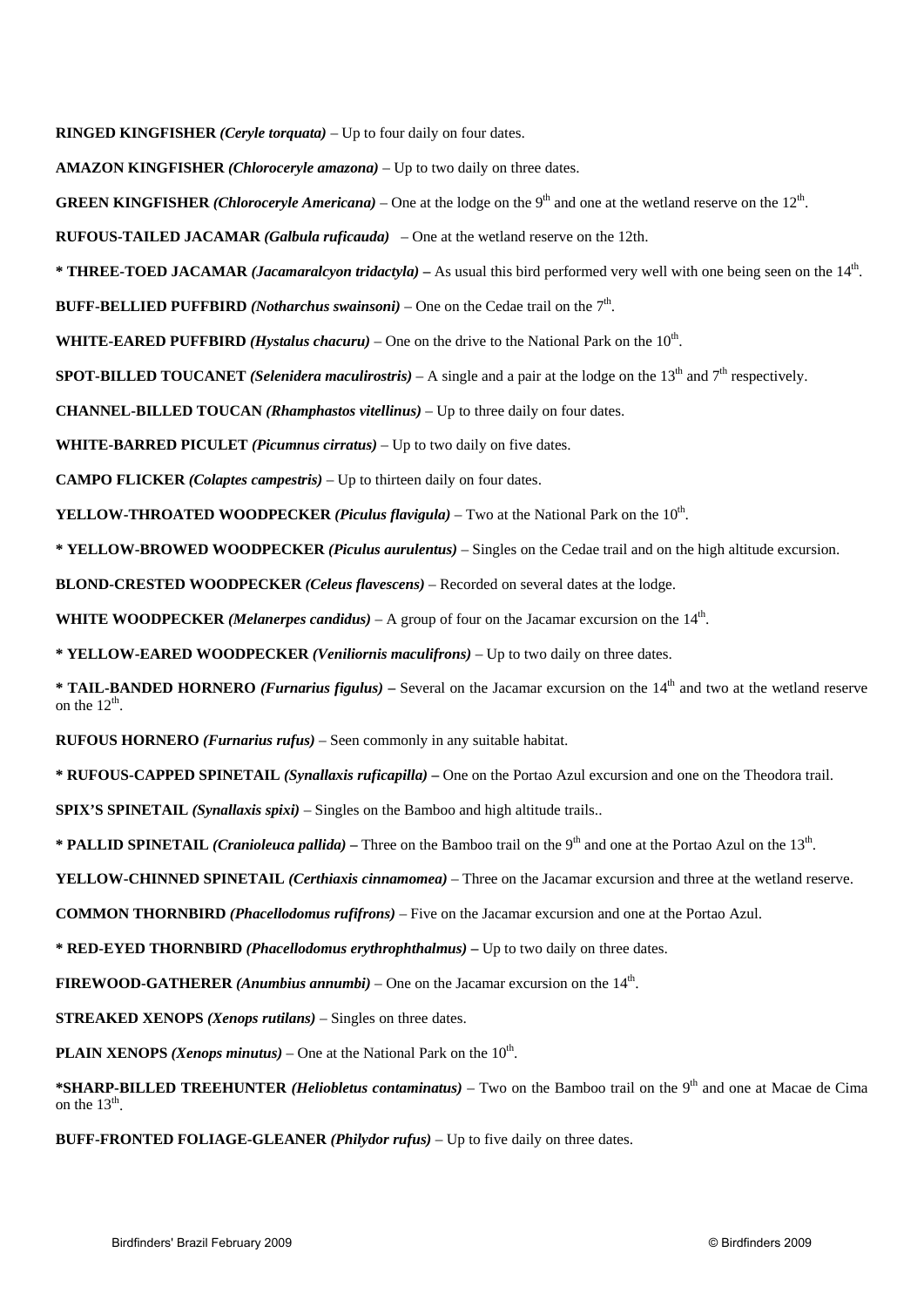**\* BLACK-CAPPED FOLIAGE-GLEANER** *(Philydor atricapillus)* **–** Two at the National Park on the 10th.

**BUFF-BROWED FOLIAGE-GLEANER** *(Syndactyla rufosuperciliata)* – Two on the Bamboo trail on the 9th.

**\* WHITE-COLLARED FOLIAGE-GLEANER** *(Anabezenops leucophthalmus)* **–** Heard only, on the Bamboo trail on the 9th.

**\* WHITE-BROWED FOLIAGE-GLEANER** *(Anabacerthia amaurotis)* **–** Four on the Bamboo trail and one at Macae de Cima.

**\* WHITE-EYED FOLIAGE-GLEANER** *(Automolus leucophthalamus)* – One at the lodge on the 8<sup>th</sup> and one at the National Park on the  $10^{\text{th}}$ .

**SHARP-TAILED STREAMCREEPER** *(Lochnias nematura)* – The breeding pair was regularly seen at the lodge.

**OLIVACEOUS WOODCREEPER** *(Sittasomus griseicapillus)* – Recorded almost daily in suitable habitat.

**\* WHITE-THROATED WOODCREEPER** *(Xiphocolaptes albicollis)* – Two at the National Park on the 10th and two at the Portao Azul on the  $13<sup>th</sup>$ .

**\* LESSER WOODCREEPER** *(Lepidocolaptes fuscus)* **–** Up to three daily on five dates.

\* **SCALED WOODCREEPER** *(Lepidocolaptes squamatus)* – Singles on the high altitude excursion on the 11<sup>th</sup> and at the Portao Azul on the  $13<sup>th</sup>$ .

**\* TUFTED ANTSHRIKE** *(Mackenziaena severa)* – One at the wetland reserve on the 12th.

**\* LARGE-TAILED ANTSHRIKE***(Mackenziaena leachii)* – Heard only, on the high altitude excursion on the 11th.

**RUFOUS-CAPPED ANTSHRIKE** *(Thamnophilus ruficapillus)* – Heard only, on the high altitude excursion on the 11th.

**CHESTNUT-BACKED ANTSHRIKE** *(Thamnophilus palliates)* – Four at the wetland reserve on the 12th.

**\* SOORETAMA SLATY-ANTSHRIKE** *(Thamnophilus ambiguous)* **–** One at the wetland reserve on the 12th.

**VARIABLE ANTSHRIKE** *(Thamnophilus caerulescens)* – Up to three daily on three dates.

**\* SPOT-BREASTED ANTVIREO** *(Dysithamnus stictothorax)* – Two at the lodge on the  $7<sup>th</sup>$ .

**PLAIN ANTVIREO** *(Dysithamnus mentalis)* – Seen or heard on most forested excursions.

**\* RUFOUS-BACKED ANTVIREO** *(Dysithamnus xanthopterus)* **–** Heard on the Bamboo and Macae de Cima trails and two seen on the high altitude excursion on the  $11<sup>th</sup>$ .

**\* STAR-THROATED ANTWREN** *(Myrmotherula gularis)* **–** Heard or seen on most days in forested habitat.

**WHITE-FLANKED ANTWREN** *(Myrmotherula axillaries)* – Two at the wetland reserve on the  $12<sup>th</sup>$ .

**\* FERRUGINOUS ANTBIRD** *(Drymophila ferruginea)* – A single at the lodge on the  $8<sup>th</sup>$ .

**\* BERTONIS ANTBIRD** *(Drymophila rubricollis)* **–** Three on the Bamboo trail on the 9th.

**\* RUFOUS-TAILED ANTBIRD** *(Drymophila genei)* – One on the high altitude excursion on the  $11<sup>th</sup>$ .

- **\* OCHRE-RUMPED ANTBIRD** *(Drymophila ochropyga)* One on the Bamboo trail on the 9th.
- **\* DUSKY-TAILED ANTBIRD** *(Drymophila malura)*One at the Portao Azul and one on the high altitude excursion.
- **\* SCALED ANTBIRD** *(Drymophila squamata)* Two at the lodge on the  $8<sup>th</sup>$ .
- **\* STREAK-CAPPED ANTWREN** *(Terenura maculata)*A single at the lodge on the 12th.
- \* **WHITE-SHOULDERED FIRE-EYE** *(Pyriglena leucoptera)* Two at the lodge on the  $7<sup>th</sup>$  and two on the Bamboo trail on the 9<sup>th</sup>.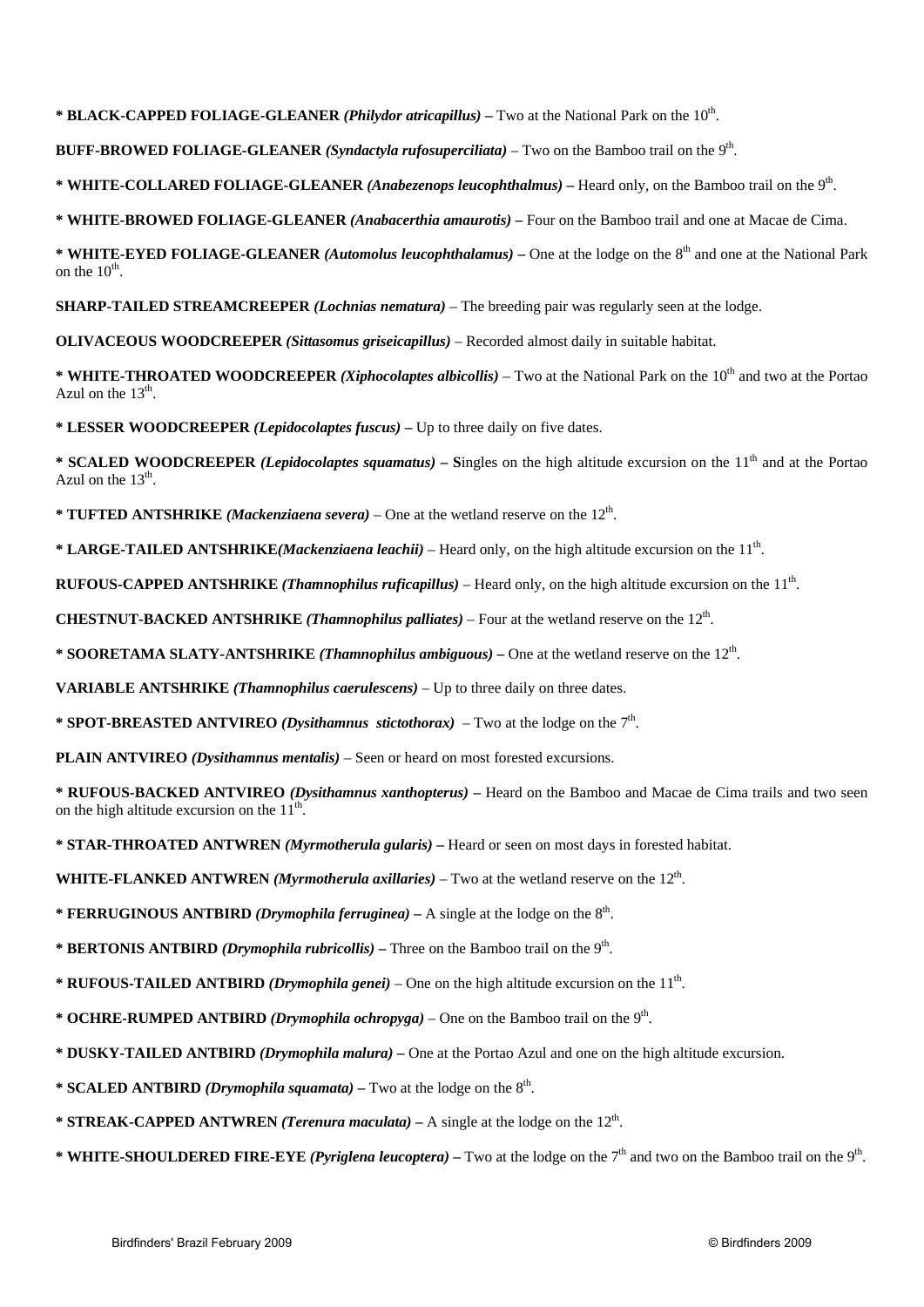**\* BRAZILIAN ANTTHRUSH** *(Chamaeza ruficauda)* **–** Heard only, on the Bamboo trail and at Macae de Cima.

**VARIEGATED ANTPITTA** *(Grallaria varia)* – Heard only, on the Bamboo trail on the 9th.

**\* RUFOUS GNATEATER** *(Conopophaga lineate)* **–** One at the Portao Azul on the 13th.

**\*BLACK-CHEEKED GNATEATER** *(Conopophaga melanops)* **–** Seen or heard on most forested excursions.

\* **SLATY BRISTLEFRONT** *(Merulaxis ater)* – A single on the Bamboo trail on the 9th.

**\*SERRA DO MAR TAPACULO** *(Scytalopus notorious)* **–** Heard on several dates and one seen on the high altitude excursion on the  $11<sup>th</sup>$ .

**SWALLOW-TAILED COTINGA** *(Phibalura flavirostris)* – Seven on the high altitude excursion on the 11th.

**\* BLACK-AND-GOLD COTINGA** *(Tijuca atra)* **–** Heard only, on the high altitude and Macae de Cima trails.

**\*HOODED BERRYEATER** *(Carpornis cucullatus)* **–** Two on the Bamboo trail on the 9th.

**\*BARE-THROATED BELLBIRD** *(Procnias nudicollis)* **–** Heard only, at the lodge and on the Bamboo trail.

**WHITE-BEARDED MANAKIN** *(Manacus manacus)* – Three at the wetland reserve on the 12<sup>th</sup>.

**\*BLUE MANAKIN** *(Chiroxiphia caudata)* **–** Recorded on all trips into the forest, giving very pleasing views on several occasions.

**\*PIN-TAILED MANAKIN** *(Ilicuramilitaris)* **–** Up to three daily on three dates.

**YELLOW TYRANNULET** *(Capsiempis flaveola)* – Two on the Jacamar excursion and two at the Portao Azul.

**WHITE-CRESTED TYRANNULET** *(Serpophaga subcristata)* – One on the Bamboo trail on the 9th.

**OLIVACEOUS ELAENIA** *(Elaenia obscura)* – One at the Portao Azul on the  $13<sup>th</sup>$ .

**YELLOW-BELLIED ELAENIA** *(Elaenia flavogaster)* – One on the Jacamar excursion on the  $14<sup>th</sup>$ .

**\* GREY-HOODED FLYCATCHER** *(Mionectes rufiventris)* – Heard on the Bamboo trail, one seen at the National Park and two on the high altitude excursion.

**SEPIA-CAPPED FLYCATCHER** *(Leptopogon amaurocephalus)* – Singles at the lodge and the Portao Azul and two at Macae de Cima.

**SOUTHERN BEARDLESS-TYRANNULET** *(Camptostoma obsoletum)* – One at the wetland reserve on the  $12<sup>th</sup>$ .

**MOTTLE-CHEEKED TYRANNULET** *(Phylloscartes ventralis)* – Four on the high altitude excursion, two at the Portao Azul and two at Macae de Cima.

**SERRA DO MAR TYRANNULET** *(Phylloscartes difficilis)* – Two on the high altitude excursion on the 11<sup>th</sup>.

**PLANALTO TYRANNULET** *(Phyllomyias fasciatus)* – One on the high altitude excursion and one at Macae de Cima.

**\*GREY-CAPPED TYRANNULET** *(Phyllomyias griseocapilla)* **–** One Macae de Cima on the 13th.

**EARED PYGMY-TYRANT** *(Myiornis auricularis)* – One at the lodge on the  $11<sup>th</sup>$ .

**\*DRAB-BREASTED BAMBOO-TYRANT (***Hemitriccus diops***) –** Heard only, on the Bamboo trail on the 9th.

**OCHRE-FACED TODY-FLYCATCHER** *(Todirostrum plumbeiceps)* – Seen or heard on most excursions.

**\*YELLOW-LORED TODY-FLYCATCHER** *(Todirostrum poliocephalum)* **– S**ingles on four dates.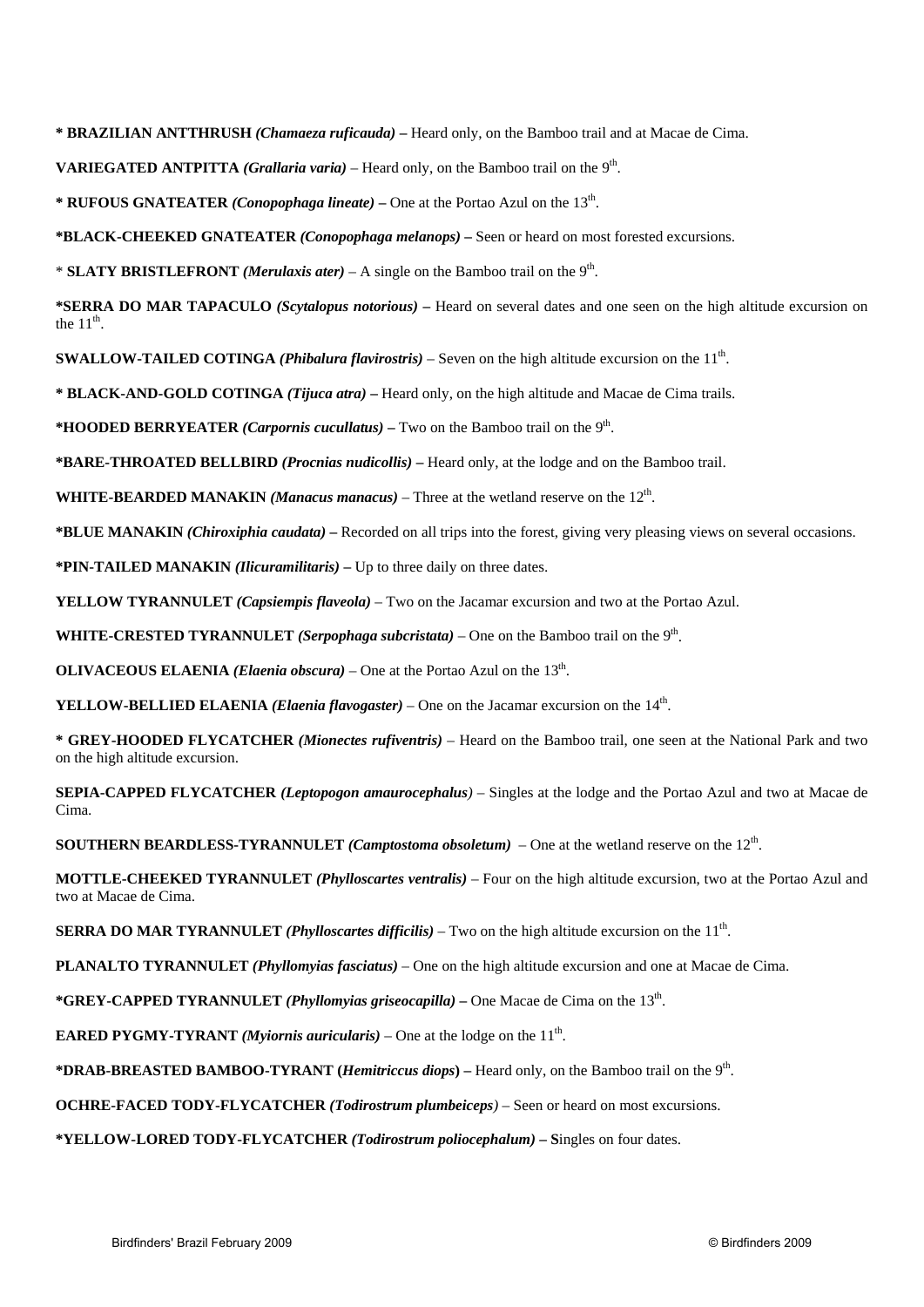**COMMON TODY-FLYCATCHER** *(Todirostrum cinereum)* – A single at the wetland reserve on the  $2<sup>nd</sup>$ .

**YELLOW-OLIVE FLYCATCHER** *(Tolmomyias sulphurescens)* – One of the commonest flycatchers being seen or heard almost daily.

**YELLOW-BREASTED FLYCATCHER** *(Tolmomyias flaviventris)* **–** A single at the wetland reserve on the 2nd.

**WHITE-THROATED SPADEBILL** *(Platyrinchus mystaceus)* – Seen at the lodge trails on the 7<sup>th</sup> and  $8<sup>th</sup>$ .

**BRAN-COLOURED FLYCATCHER** *(Myiophobus fasciatus)* – One at the Portao Azul on the 13th.

**CLIFF FLYCATCHER** *(Hirundinea ferruginea)* – One at the Portao Azul and two on the high altitude excursion.

**EULER'S FLYCATCHER** *(Lathrotriccus euleri)* – Singles on the high altitude and Portao Azul excursions.

**WHITE-RUMPED MONJITA** *(Xolmis velata)* – Two on the Jacamar excursion on the  $14<sup>th</sup>$ .

**BLUE-BILLED BLACK-TYRANT** *(Knipolegus cyanirostris)* – Two on the high altitude excursion on the 11th.

**CRESTED BLACK-TYRANT** *(Knipolegus lophotes)* – Two on the Jacamar excursion on the  $14<sup>th</sup>$ .

**MASKED WATER-TYRANT** *(Fluvicola nengeta)* – Recorded daily at the lodge and on several of the excursions.

**WHITE-HEADED MARSH-TYRANT** *(Arundicola leucocephala)* – Up to three daily on three dates.

**STREAMER-TAILED TYRANT** *(Gubernetes yetapa)* – Seven were seen on the Jacamar excursion on the 14th.

**LONG-TAILED TYRANT** *(Colonia colonus)* – Up to two daily on three dates.

**CATTLE TYRANT** *(Machetornis rixosus)* – One or twos on three dates.

**\*SHEAR-TAILED GREY TYRANT** *(Muscipipra vetula)* – Two on the high altitude excursion on the 11th.

\*GREY-HOODED ATTILA *(Attila rufus)* – One at the Portao Azul on the 13<sup>th</sup> and one at the lodge on the 12<sup>th</sup>.

**GREAT KISKADEE** *(Pitangus sulphuratus)* – Recorded daily from any suitable habitat.

**BOAT-BILLED FLYCATCHER** *(Megarhyncus pitangua)* – One at the Portao Azul on the 13<sup>th</sup> and one at the lodge on the  $12<sup>th</sup>$ .

**SOCIAL FLYCATCHER** *(Myiozetetes similis)* – Recorded almost daily from any suitable habitat.

**STREAKED FLYCATCHER** *(Myiodynastes maculates)* – Recorded almost daily at the lodge and on several of the excursions.

**VARIEGATED FLYCATCHER** *(Empidonomus varius)* – Three on the high altitude excursion on the  $11<sup>th</sup>$ .

**SHORT-CRESTED FLYCATHCHER** *(Myiarchus ferox)* – Two at the wetland reserve on the  $12<sup>th</sup>$  and one on the Jacamar excursion on the 14<sup>th</sup>.

**SWAINSON'S FLYCATCHER** *(Myiarchus swainsoni)* – One on the high altitude excursion on the 11<sup>th</sup> and one at the Portao Azul on the  $13<sup>th</sup>$ .

**TROPICAL KINGBIRD** *(Tyrannus melancholicus)* – Recorded daily from any suitable habitat.

**FORK-TAILED FLYCATCHER** *(Tyrannus savana)* – Two on the drive to the National Park and one at the wetland reserve.

**BLACK-TAILED TITYRA** *(Tityra cayana)* – Two at the National Park on the  $10<sup>th</sup>$ .

**\*GREENISH SCHIFFORNIS** *(Schiffornis virescens)* – One on the Bamboo trail on the 9th.

**CHESTNUT-CROWNED BECARD** *(Pachyramphus castaneus)* – Up to two daily on three dates.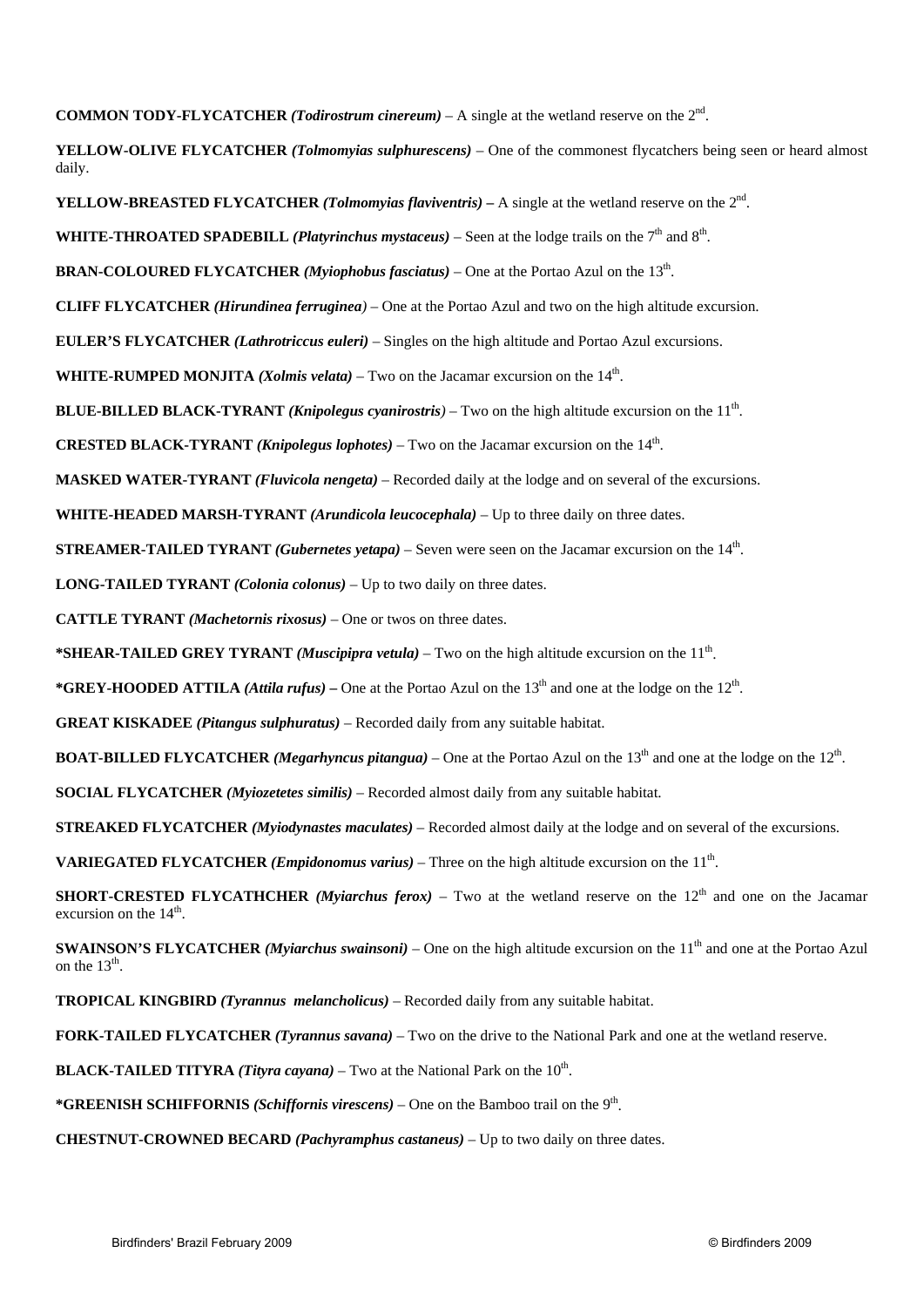**WHITE-WINGED BECARD** *(Pachyramphus polychopterus)* – One on the Bamboo trail and one at Macae de Cima.

**CRESTED BECARD** *(Pachyramphus validus)* – One at the lodge on the  $8<sup>th</sup>$  and one at the National Park on the  $10<sup>th</sup>$ .

**SHARPBILL** *(Oxyruncus cristatus)* – Heard only, on the Bamboo trail on the  $9<sup>th</sup>$ .

**GREY-BREASTED MARTIN** *(Progne chalybea)* – Three on the Jacamar excursion on the 14<sup>th</sup>.

**BLUE-AND-WHITE SWALLOW** *(Pygochelidon cyanoleuca)* – Recorded daily from suitable habitats.

**SOUTHERN ROUGH-WINGED SWALLOW** *(Stelgidopteryx ruficollis)* – Recorded almost daily from suitable habitats.

**BLACK-CAPPED DONACOBIUS** *(Donacobius atricapillus)* – One at the wetland reserve and one on the Jacamar excursion.

**\*LONG-BILLED WREN** *(Thryothorus longirostris)* **–** One at the wetland reserve on the 12th.

**HOUSE WREN** *(Troglodytes aedon)* – Recorded daily from any suitable habitat.

**CHALK-BROWED MOCKINGBIRD** *(Mimus saturninus)* – Common in any open scrubland habitat.

**YELLOW-LEGGED THRUSH** *(Platycichla flavipes)* – One on the Bamboo trail on the 9th.

**RUFOUS-BELLIED THRUSH** *(Turdus rufiventris)* – Recorded daily from any suitable habitat.

**PALE-BREASTED THRUSH** *(Turdus leucomelas)* – Recorded most days at the lodge and on several of the excursions.

**COMMON WAXBILL** *(Estrilda astrild)* – Up to ten daily on three dates.

**RED-EYED VIREO** *(Vireo olivaceus)* – Heard only, at the lodge on the  $8<sup>th</sup>$ .

**LEMON-CHESTED GREENLET** *(Hylophilus thoracicus)* – One at the wetland reserve on the  $12<sup>th</sup>$ .

**RUFOUS-CROWNED GREENLET** *(Hylophilus poecilotis)* – Up to ten daily on three dates.

**RUFOUS-BROWED PEPPERSHRIKE** *(Cyclarhis gujanensis)* – Recorded almost daily from suitable forest habitat.

**TROPICAL PARULA** *(Parula pitiayumi)* – One at the lodge on the  $7<sup>th</sup>$ .

**GOLDEN-CROWNED WARBLER** *(Basileuterus culicivorus)* – Recorded almost daily from any suitable forested habitat.

**\*WHITE-RIMMED WARBLER** *(Basileuterus leucoblepharus)* **–** Heard on most forested excursions and two seen on the Bamboo trail and one on the high altitude excursion.

**BANANAQUIT** *(Coereba flaveola)* – Recorded daily from many locations.

**CHESTNUT-VENTED CONEBILL** *(Conirostrum speciosum)* – Two at the wetland reserve on the  $12<sup>th</sup>$  and two at the National Park on the  $10^{th}$ .

**CINNAMON TANAGER** *(Schistochlamys ruficapillus)* – Two on the high altitude excursion on the  $11<sup>th</sup>$ .

**\*CHESTNUT-HEADED TANAGER** *(Pyrrhocoma ruficeps)* – A single on the high altitude excursion on the 11th.

\***OLIVE-GREEN TANAGER** *(Orthogonys chloricterus)* – Ten on the Cedae trail on the  $7<sup>th</sup>$ .

**FLAME-CRESTED TANAGER** *(Tachyphonus cristatus)* – Two at the lodge on the 8<sup>th</sup> and one at the National Park on the 10<sup>th</sup>.

**\*RUBY-CROWNED TANAGER** *(Tachyphonus coronatus)* **–** Recorded almost daily in the lodge grounds and other locations.

**BLACK-GOGGLED TANAGER** *(Trichothraupis melanops)* – Recorded almost daily in small numbers in suitable forest habitat.

**RED-CROWNED ANT-TANAGER** *(Habia rubica)* – Recorded on several dates at the lodge.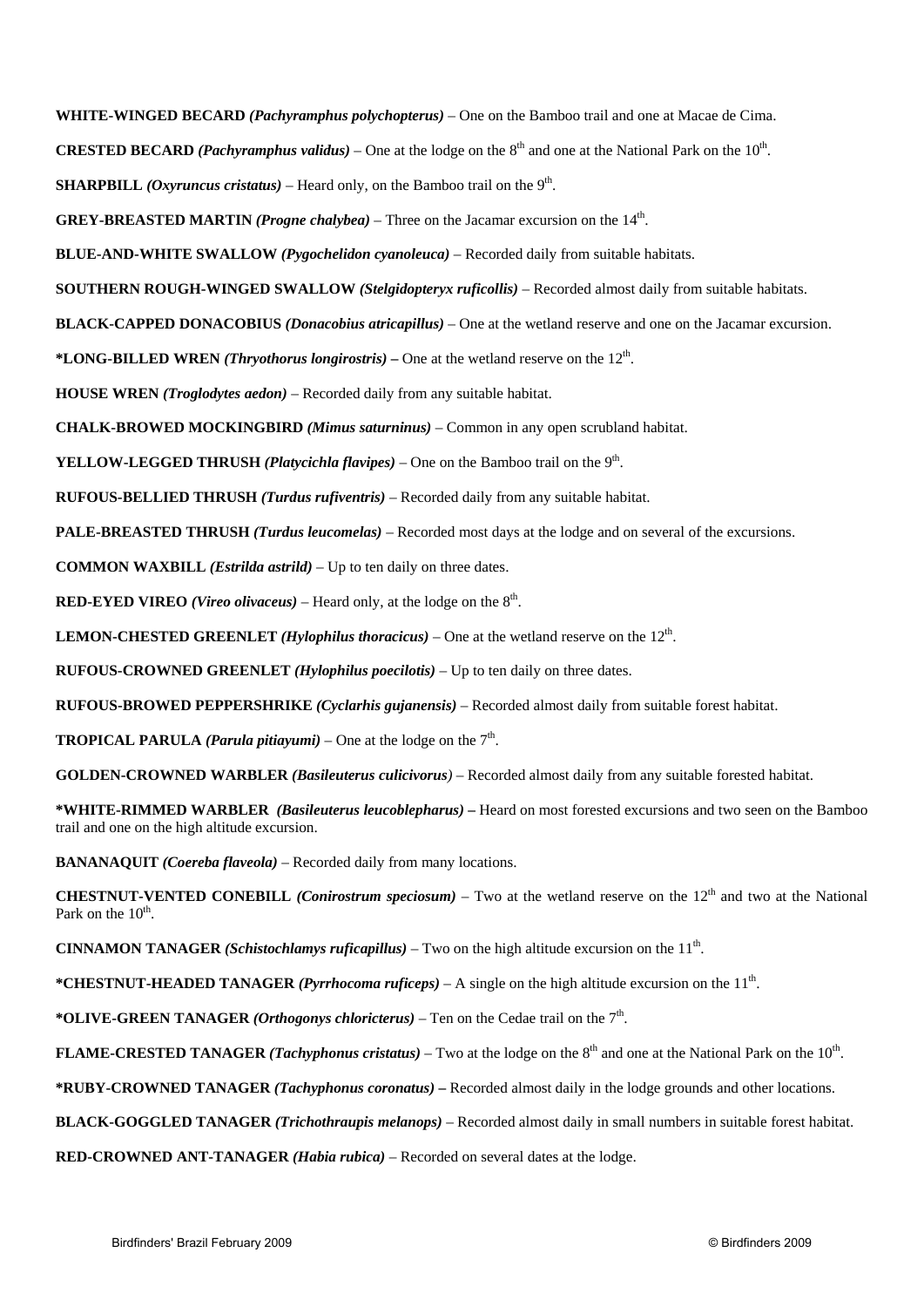**\*BRAZILIAN TANAGER** *(Ramphocelus bresilius)* **–** Recorded daily within the grounds of the lodge.

**SAYACA TANAGER** *(Thraupis sayaca)* – Recorded daily in the grounds of the lodge and various other locations.

**\*GOLDEN-CHEVRONED TANAGER** *(Thraupis ornata)* **–** Recorded daily from any forested habitat and at the lodge garden.

**PALM TANAGER** *(Thraupis palmarum)* – Recorded almost daily within the grounds of the lodge.

**VIOLACEOUS EUPHONIA** *(Euphonia violacea)* – Commonly recorded from the feeders at the lodge.

**ORANGE-BELLIED EUPHONIA** *(Euphonia. xanthogaster)* – Commonly recorded on the feeders at the lodge.

**\*CHESTNUT-BELLIED EUPHONIA** *(Euphonia pectoralis)* **–** Commonly recorded on the feeders at the lodge.

**\*GREEN-HEADED TANAGER** *(Tangara seledon)* **–** Recorded everyday from the feeders by the lodge and in suitable lowland forest habitats.

**\*RED-NECKED TANAGER** *(Tangara cyanocephala)* **–** Recorded regularly within the grounds of the lodge and in suitable lowland forest habitats.

**\*BRASSY-BREASTED TANAGER** *(Tangara desmaresti)* **–** Up to thirty daily on three dates.

**\*GILT-EDGED TANAGER** *(Tangara cyanoventris)* **–** Fifteen at the Portao Azul on the 13th.

**BURNISHED-BUFF TANAGER** *(Tangara cayana)* – Recorded almost daily on the feeders by the lodge and from suitable forested habitat.

**DIADEMED TANAGER** *(Stephanophorus diadematus)* – Two on the high altitude excursion on the 11<sup>th</sup>.

**BLUE DACNIS** *(Dacnis cayana)* – Recorded almost daily in small numbers.

**GREEN HONEYCREEPER** *(Chlorophanes spiza)* – A pair at the lodge on several dates.

**RED-LEGGED HONEYCREEPER** *(Cyanerpes cyanus)* – A pair at the wetland reserve on the  $12<sup>th</sup>$ .

**SWALLOW TANAGER** *(Tersina viridis)* – At least ten at the wetland reserve on the  $12<sup>th</sup>$ .

**BLUE-BLACK GRASSQUIT** *(Volatinia jacarina)* – Recorded in small numbers from suitable farmland habitats.

**\*BAY-CHESTED WARBLING FINCH** *(Poospiza thoracica)* – Two on the high altitude excursion on the 11th.

**DOUBLE-COLLARED SEEDEATER** *(Sporophila caerulescens)* – Recorded in small numbers from suitable farmland habitats.

**LINED SEEDEATER** *(Sporophila lineola)* – A single at the wetland reserve on the  $12<sup>th</sup>$ .

**\*UNIFORM FINCH** *(Haplospiza unicolor)* **–** Two at the Portao Azul on the 13th.

**SAFFRON FINCH** *(Sicalis flaveola)* – Recorded daily from any suitable habitat.

**\*HALF-COLLARED SPARROW** *(Arremon semitorquatus)* **–** Two at the Portao Azul on the 13th.

**GRASSLAND SPARROW** *(Ammodramus humeralis)* – Two on the Jacamar excursion on the 14<sup>th</sup>.

**RUFOUS-COLLARED SPARROW** *(Zonotrichia capensis)* – Small numbers were recorded on several dates.

**BUFF-THROATED SALTATOR** *(Saltator maximus*) – A single at the lodge on the  $9<sup>th</sup>$ .

**GREEN-WINGED SALTATOR** *(Saltator similis)* – One on the high altitude excursion on the  $11<sup>th</sup>$ .

**\*THICK-BILLED SALTATOR** *(Saltator maxillosus)* – One on the high altitude excursion on the 11th.